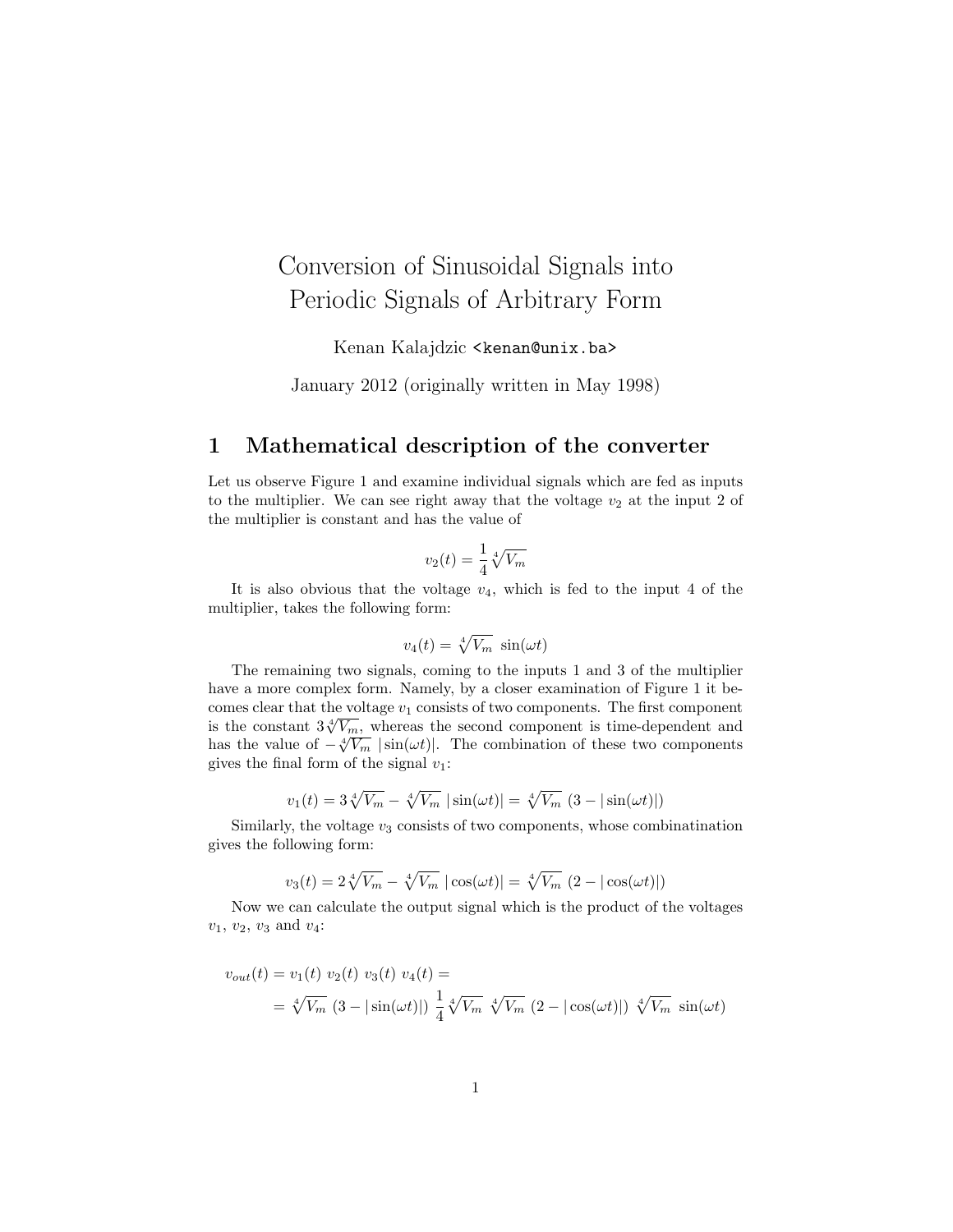The resulting form of the output voltage  $v_{\mathit{out}}$  is:



Figure 1: A schematic of a sample converter, which converts a sinusoidal signal into a triangular periodic signal of the same frequency

Figure 2 shows the graph of the output voltage  $v_{out}$ .



Figure 2: The form of the output signal  $v_{out}(t)$